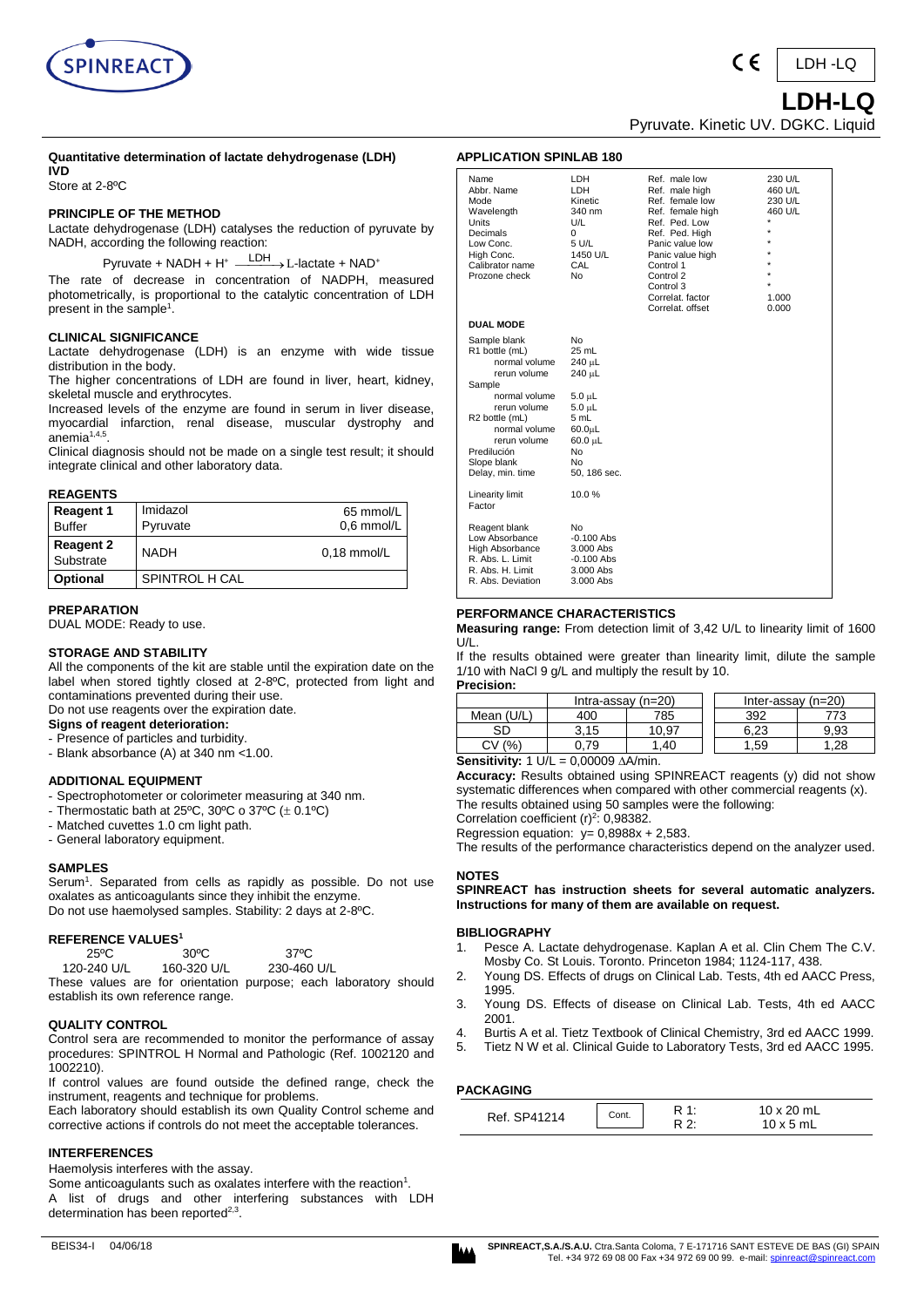

#### **Determinación cuantitativa de lactato deshidrogenasa (LDH) IVD**

Conservar a 2-8ºC

# **PRINCIPIO DEL MÉTODO**

La lactato deshidrogenasa (LDH) cataliza la reducción del piruvato por el NADH, según la siguiente reacción:

 $Piruvato + NADH + H^+ \xrightarrow{LDH} L-lactato + NAD^+$ 

La velocidad de disminución de la concentración de NADH en el medio determinado fotométricamente, es proporcional a la concentración catalítica de LDH en la muestra ensayada $^{\scriptscriptstyle 1}$ .

## **SIGNIFICADO CLÍNICO**

La lactato deshidrogenasa (LDH) es una enzima, distribuida por todo el organismo humano. Las mayores concentraciones de LDH se encuentran en el hígado, corazón, riñón, músculo esquelético y eritrocitos.

El nivel de LDH en suero esta elevado en pacientes con enfermedades del hígado, infartos de miocardio, alteraciones renales, distrofias musculares y anemias<sup>1,4,5</sup>.

El diagnóstico clínico debe realizarse teniendo en cuenta todos los datos clínicos y de laboratorio.

# **REACTIVOS**

| <b>R</b> 1<br>Tampón   | Imidazol<br>Piruvato | 65 mmol/L<br>$0.6$ mmol/L |
|------------------------|----------------------|---------------------------|
| <b>R2</b><br>Substrato | <b>NADH</b>          | $0.18$ mmol/L             |
| Opcional               | SPINTROL H CAL       |                           |

### **PREPARACIÓN**

MODO DUAL: Reactivos listos para el uso.

### **CONSERVACIÓN Y ESTABILIDAD**

Todos los componentes del kit son estables, hasta la fecha de caducidad indicada en la etiqueta, cuando se mantienen los frascos bien cerrados a 2-8ºC, protegidos de la luz y se evita su contaminación.

No usar reactivos fuera de la fecha indicada.

**Indicadores de deterioro de los reactivos:**

- Presencia de partículas y turbidez.
- Absorbancias del Blanco a 340 < 1,00.

### **MATERIAL ADICIONAL**

- Espectrofotómetro o analizador para lecturas a 340 nm.
- Baño termostatable a 25<sup>o</sup>C, 30<sup>o</sup>C ó 37<sup>o</sup>C ( $\pm$  0,1<sup>o</sup>C)
- Cubetas de 1,0 cm de paso de luz.
- Equipamiento habitual de laboratorio.

#### **MUESTRAS**

Suero<sup>1</sup>. Separado lo antes posible de los hematies. No usar oxalatos como anticoagulantes ya que interfieren en los resultados. No usar muestras hemolizadas. Estabilidad: 2 días a 2-8ºC.

# **VALORES DE REFERENCIA<sup>1</sup>**

| 25ºC        | $30^{\circ}$ C | 37°C                                                  |
|-------------|----------------|-------------------------------------------------------|
| 120-240 U/L | 160-320 U/L    | 230-460 U/L                                           |
|             |                | Estes valeres son erientativos. Es recomendable que s |

Estos valores son orientativos. Es recomendable que cada laboratorio establezca sus propios valores de referencia.

## **CONTROL DE CALIDAD**

Es conveniente analizar junto con las muestras sueros control valorados:

SPINTROL H Normal y Patológico (Ref. 1002120 y 1002210). Si los valores hallados se encuentran fuera del rango de tolerancia, se debe revisar el instrumento, los reactivos y la técnica.

Cada laboratorio debe disponer su propio Control de Calidad y establecer correcciones en el caso de que los controles no cumplan con las tolerancias.

## **INTERFERENCIAS**

La presencia de hemólisis interfiere con los resultados.

Algunos anticoagulantes como los oxalatos interfieren en la reacción<sup>1</sup>. Se han descrito varias drogas y otras substancias que interfieren en la determinación de la LDH<sup>2,3</sup>.

| Nombre<br>Nombre abreviado<br>Modo<br>Long. ondas<br><b>Unidades</b><br>Decimales<br>Conc. Inferior<br>Conc. Superior<br>Calibrador<br>Chequeo prozona                                                          | LDH<br>LDH<br>Cinética<br>340 nm<br>U/L<br>0<br>5 U/L<br>1450 U/L<br>CAL<br>No.                                               | Ref. Hombre Inf.<br>Ref. Hombre Sup.<br>Ref. Mujer Inf.<br>Ref. Mujer Sup.<br>Ref. Ped. Inf.<br>Ref. Ped. Sup.<br>Valor pánico bajo<br>Valor pánico alto<br>Control 1<br>Control 2<br>Control 3<br>Factor correl.<br>Offset de correl. | 230 U/L<br>460 U/L<br>230 U/L<br>460 U/L<br>$\star$<br>$\star$<br>$\star$<br>$\star$<br>1.000<br>0.000 |
|-----------------------------------------------------------------------------------------------------------------------------------------------------------------------------------------------------------------|-------------------------------------------------------------------------------------------------------------------------------|----------------------------------------------------------------------------------------------------------------------------------------------------------------------------------------------------------------------------------------|--------------------------------------------------------------------------------------------------------|
| <b>MODO DUAL</b>                                                                                                                                                                                                |                                                                                                                               |                                                                                                                                                                                                                                        |                                                                                                        |
| Blanco muestra<br>Frasco R1 (mL)<br>Vol. normal<br>Vol. repet.<br>Muestra<br>Vol. normal<br>Vol. repet.<br>Frasco R2 (mL)<br>Vol. normal<br>Vol. repet.<br>Predilución<br>Pendiente Blco.<br>Retr., tiempo min. | No<br>25 mL<br>240 µL<br>240 µL<br>5.0 µL<br>$5.0 \mu L$<br>5 mL<br>$60.0 \mu L$<br>$60.0 \mu L$<br>No.<br>No<br>50, 186 sec. |                                                                                                                                                                                                                                        |                                                                                                        |
| Lim. Linealidad<br>Factor                                                                                                                                                                                       | 10%                                                                                                                           |                                                                                                                                                                                                                                        |                                                                                                        |
| Blanco reactivo<br>Absorbancia inf.<br>Absorbancia sup.<br>Lim.Inf. Abs. React.<br>Lim.Sup. Abs. React.<br>Desy, Abs. React.                                                                                    | No<br>$-0.100$ Abs<br>3.000 Abs<br>$-0.100$ Abs<br>3.000 Abs<br>3.000 Abs                                                     |                                                                                                                                                                                                                                        |                                                                                                        |

### **CARACTERÍSTICAS DEL MÉTODO**

**APLICACIÓN AL SPINLAB 180**

**Rango de medida:** Desde el límite de detección 3,42 U/L hasta el límite de linealidad 1600 U/L.

Si la concentración de la muestra es superior al límite de linealidad, diluir 1/10 con NaCl 9 g/L y multiplicar el resultado final por 10.

**Precisión:**

| .           |                         |      |  |                     |      |
|-------------|-------------------------|------|--|---------------------|------|
|             | Intraserie ( $n = 20$ ) |      |  | Interserie $(n=20)$ |      |
| Media (U/L) | 400                     | 785  |  | 392                 | 73   |
| SD          | 3.15                    | 0.97 |  | 6.23                | 9.93 |
| (%          |                         | .40  |  | .59                 | .28  |

**Sensibilidad analítica:**  $1 \text{ U/L} = 0,00009 \text{ A/A/min.}$ 

**Exactitud:** Los reactivos SPINREACT (y) no muestran diferencias sistemáticas significativas cuando se comparan con otros reactivos comerciales (x).

Los resultados obtenidos con 50 muestras fueron los siguientes:

Coeficiente de regresión (r)<sup>2</sup>: 0,98382.

Ecuación de la recta de regresión: y= 0,8988x + 2,583.

Las características del método pueden variar según el analizador utilizado.

#### **NOTAS**

**SPINREACT dispone de instrucciones detalladas para la aplicación de este reactivo en distintos analizadores.** 

#### **BIBLIOGRAFÍA**

- 1. Pesce A. Lactate dehydrogenase. Kaplan A et al. Clin Chem The C.V. Mosby Co. St Louis. Toronto. Princeton 1984; 1124-117, 438.
- 2. Young DS. Effects of drugs on Clinical Lab. Tests, 4th ed AACC Press, 1995.
- 3. Young DS. Effects of disease on Clinical Lab. Tests, 4th ed AACC 2001.
- 4. Burtis A et al. Tietz Textbook of Clinical Chemistry, 3rd ed AACC 1999.
- 5. Tietz N W et al. Clinical Guide to Laboratory Tests, 3rd ed AACC 1995.

#### **PRESENTACIÓN**

| Ref. SP41214 | Cont. | <b>A</b> . | 10 x 20 mL       |
|--------------|-------|------------|------------------|
|              |       |            | $10 \times 5$ mL |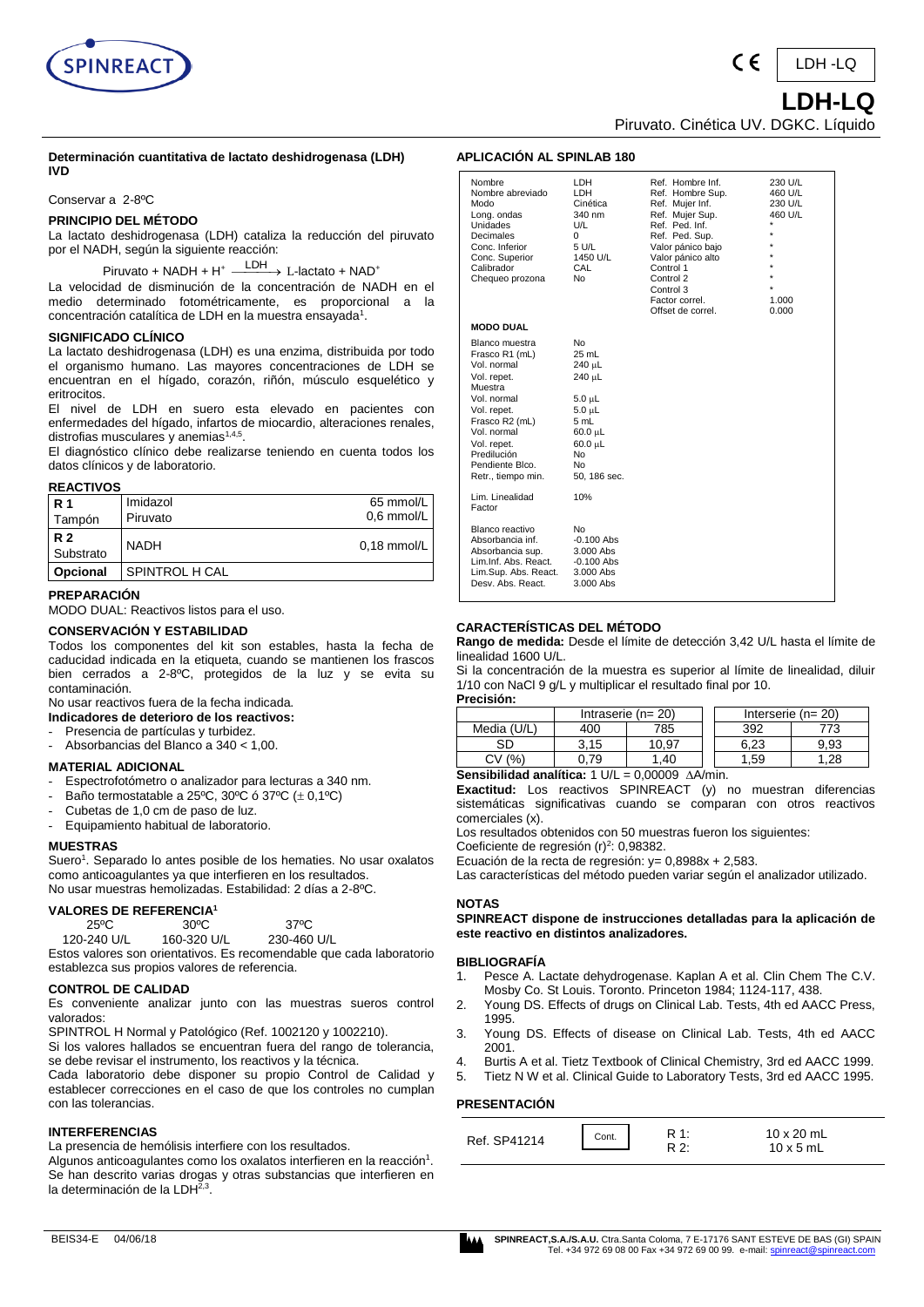

 **LDH-LQ** Pyruvate. Cinétique UV. DGKC. Liquide

### *Détermination quantitative de lactate déshydrogénase (LDH)*  **IVD**

A conserver entre 2-8ºC

# **PRINCIPE DE LA MÉTHODE**

La lactate déshydrogénase (LDH) catalyse la réduction de la pyruvate par le NADH, selon la réaction suivante :

Pyruvate + NADH + H<sup>+</sup> <sup>LDH</sup> > L-lactate + NAD<sup>+</sup>

La vitesse de diminution de la teneur en NADH dans le milieu déterminé par photométrie est proportionnelle à la concentration catalytique de LDH dans l'échantillon testé<sup>1</sup>.

# **SIGNIFICATION CLINIQUE**

La lactate déshydrogénase (LDH) est une enzyme présente dans tout l'organisme humain. Les plus grandes concentrations de LDH se trouvent dans le foie, le cœur, les reins, le muscle squelettique et les érythrocytes.

Le niveau de LDH dans le sérum est élevé chez les patients avec des maladies du foie, des infarctus du myocarde, des troubles rénaux, des dystrophies musculaires et des anémies<sup>1,4,5</sup>.

Le diagnostic clinique doit être réalisé en prenant compte de toutes les données cliniques et de laboratoire.

# **RÈACTIFS**

| <b>R</b> 1 | Imidazole                       | 65 mmol/L     |
|------------|---------------------------------|---------------|
| Tampon     | Pyruvate                        | $0.6$ mmol/L  |
| <b>R2</b>  | <b>NADH</b>                     | $0.18$ mmol/L |
| Substrat   |                                 |               |
|            | <b>OPTIONNEL</b> SPINTROL H CAL |               |

# **PREPARATION**

Tous les réactifs sont prêts à l'emploi.

# **CONSERVATION ET STABILITÉ**

Toutes les composantes du kit sont stables jusqu'à l'expiration de la date mentionnée sur l'étiquette en cas de conservation hermétique sous 2-8ºC et de protection contre la lumière et les contaminations évitées lors de leur utilisation.

Ne pas utiliser les réactifs une fois passée la date indiquée.

- **Indicateurs de détérioration des réactifs :**
- Présence de particules et turbidité.
- Absorbance du témoin à 340 nm < 1,00.

# **ÉQUIPEMENTS SUPPLÉMENTAIRES**

# Auto-analyseur SPINLAB 180.

- Équipement d'usage général pour laboratoire.

## **ÉCHANTILLONS**

Sérum<sup>1</sup>. Séparé aussi vite que possible des hématies. Ne pas utiliser d'oxalates comme anticoagulants vu qu'ils interfèrent dans les résultats.

Ne pas utiliser d'échantillons hémolysés. Stabilité: 2 jours à 2-8ºC.

# **VALEURS DE RÉFÉRENCE<sup>1</sup>**

| $25^{\circ}$ C | $30^{\circ}$ C | $37^{\circ}$ C       |
|----------------|----------------|----------------------|
| 1000010111     | 100000111      | $\sim$ $\sim$ $\sim$ |

 120-240 U/L 160-320 U/L 230-460 U/L Ces valeurs sont approximatives. Il est recommandé que chaque laboratoire établisse ses propres valeurs de référence.

# **CONTRÔLE DE QUALITÉ**

Il convient d'analyser des sérums de contrôle estimés en même temps que les échantillons: SPINTROL H normal et pathologique (réf. 1002120 et 1002210).

Si les valeurs obtenues se trouvent en dehors de la plage de tolérance, il faut revoir les instruments, les réactifs et la technique. Chaque laboratoire doit disposer de son propre système de contrôle de qualité et établir des actions correctives si les contrôles ne sont pas conformes aux tolérances.

# **APLICACION AL SPINLAB 180**

| Name<br>Abbr. Name<br>Mode<br>Wavelength<br>Units<br>Decimals<br>Low Conc.<br>High Conc.<br>Calibrator name<br>Prozone check                                                                                                | LDH.<br>LDH.<br>Kinetic<br>340 nm<br>U/L<br>0<br>5 U/L<br>1450 U/L<br>CAL<br>No                                                | Ref. male low<br>Ref. male high<br>Ref. female low<br>Ref. female high<br>Ref. Ped. Low<br>Ref. Ped. High<br>Panic value low<br>Panic value high<br>Control 1<br>Control 2<br>Control 3<br>Correlat, factor<br>Correlat, offset | 230 U/L<br>460 U/L<br>230 U/L<br>460 U/L<br>÷<br>÷<br>÷<br>÷<br>1.000<br>0.000 |
|-----------------------------------------------------------------------------------------------------------------------------------------------------------------------------------------------------------------------------|--------------------------------------------------------------------------------------------------------------------------------|---------------------------------------------------------------------------------------------------------------------------------------------------------------------------------------------------------------------------------|--------------------------------------------------------------------------------|
| <b>DUAL MODE</b>                                                                                                                                                                                                            |                                                                                                                                |                                                                                                                                                                                                                                 |                                                                                |
| Sample blank<br>R1 bottle (mL)<br>normal volume<br>rerun volume<br>Sample<br>normal volume<br>rerun volume<br>R <sub>2</sub> bottle (mL)<br>normal volume<br>rerun volume<br>Predilución<br>Slope blank<br>Delay, min. time | No<br>$25$ mL<br>240 µL<br>240 µL<br>$5.0 \mu L$<br>$5.0 \mu L$<br>5 mL<br>$60.0\mu$ L<br>60.0 µL<br>No.<br>No<br>50, 186 sec. |                                                                                                                                                                                                                                 |                                                                                |
| Linearity limit<br>Factor                                                                                                                                                                                                   | 10.0%                                                                                                                          |                                                                                                                                                                                                                                 |                                                                                |
| Reagent blank<br>Low Absorbance<br>High Absorbance<br>R. Abs. L. Limit<br>R. Abs. H. Limit<br>R. Abs. Deviation                                                                                                             | No<br>$-0.100$ Abs<br>3.000 Abs<br>$-0.100$ Abs<br>3.000 Abs<br>3.000 Abs                                                      |                                                                                                                                                                                                                                 |                                                                                |

# **CARACTÉRISTIQUES DE LA MÉTHODE**

**Gamme de mesure:** de la limite de la détection de 3,42 U/L à la limite de linéarité de 1600 U/L.

Si les résultats obtenus sont plus élevés que la limite de linéarité, il faut diluer 1/10 avec NaCl 9 g/L et multiplier le résultat par 10.

#### **Précision:**

|                                                                     | Intra-essai $(n=20)$ |       |  | Inter-essai ( $n = 20$ ) |      |
|---------------------------------------------------------------------|----------------------|-------|--|--------------------------|------|
| Moyenne (U/L)                                                       | 400                  | 785   |  | 392                      | 773  |
| SD                                                                  | 3.15                 | 10.97 |  | 6.23                     | 9.93 |
| CV(%)                                                               | 0.79                 | 1.40  |  | 1.59                     | 1.28 |
| Sensibilité analytique: $1 \text{ U/L} = 0,00009 \text{ A/A/min}$ . |                      |       |  |                          |      |

**Exactitude:** les résultats obtenus en utilisant les réactifs SPINREACT n'ont pas présenté de différences systématiques en comparaison avec d'autres réactifs commerciaux (x).

Les résultats obtenus sur 50 échantillons ont été les suivants :

Coefficient de régression  $(r)^2$ : 0,98382.

Équation de la droite de régression: y=0,8988x + 2,583.

Les caractéristiques de la méthode peuvent varier en fonction de l'analyseur utilisé.

#### **REMARQUES:**

**SPINREACT dispose de consignes détaillées pour l'application de ce réactif dans différents analyseurs.**

#### **BIBLIOGRAPHIE**

- 1. Pesce A. Lactate dehydrogenase. Kaplan A et al. Clin Chem The C.V. Mosby Co. St Louis. Toronto. Princeton 1984; 1124-117, 438.
- 2. Young DS. Effects of drugs on Clinical Lab. Tests, 4th ed AACC Press, 1995.
- 3. Young DS. Effects of disease on Clinical Lab. Tests, 4th ed AACC 2001.
- 4. Burtis A et al. Tietz Textbook of Clinical Chemistry, 3rd ed AACC 1999.
- 5. Tietz N W et al. Clinical Guide to Laboratory Tests, 3rd ed AACC 1995.

## **PRÉSENTATION**

| Ref: SP41214 | Cont. | ົດ. | 4 x 40 mL<br>$2 \times 20$ mL |
|--------------|-------|-----|-------------------------------|
|--------------|-------|-----|-------------------------------|